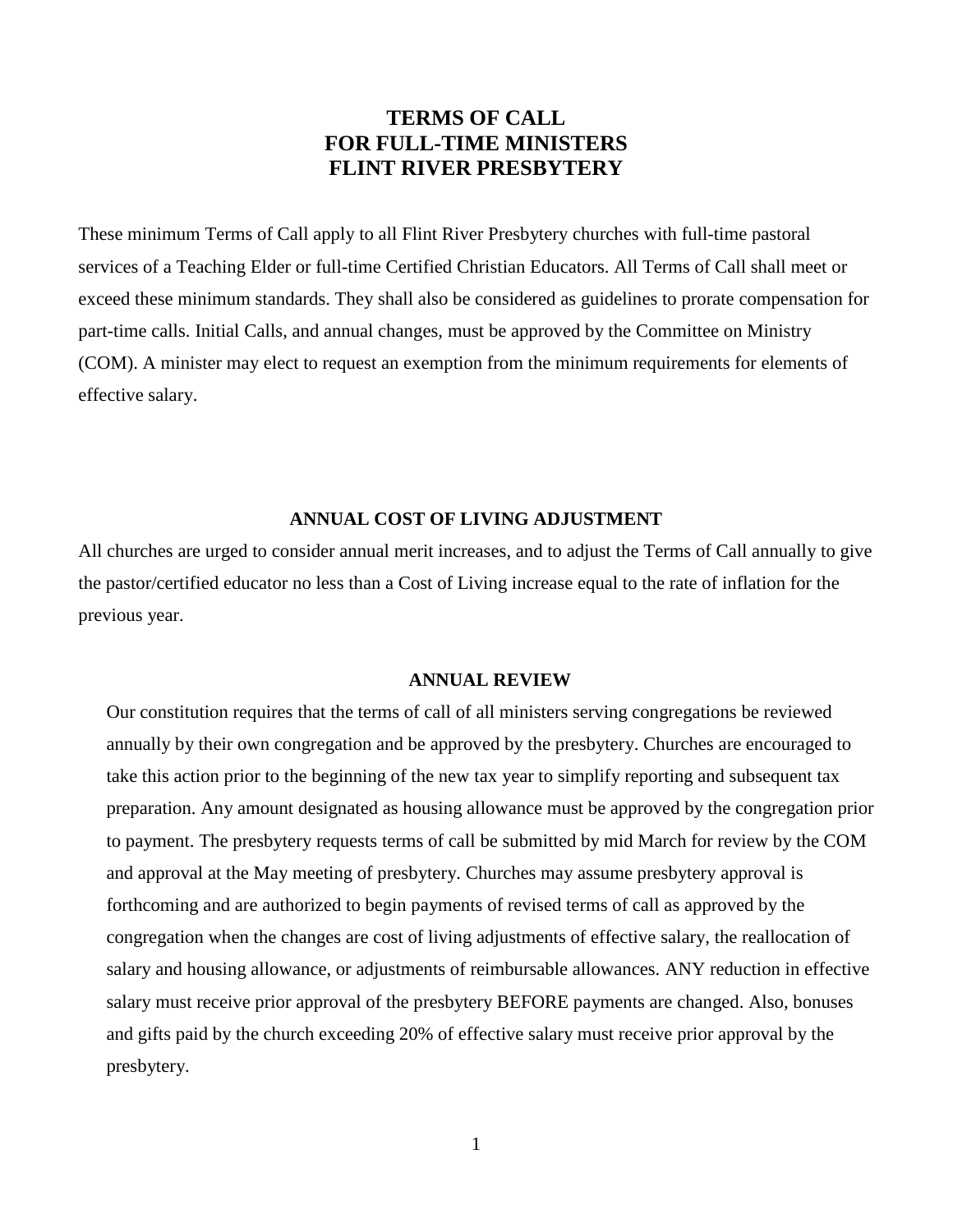# **MINIMUM TERMS OF CALL FOR FULL-TIME MINISTERS FLINT RIVER PRESBYTERY**

| <b>With Manse</b>                                                           |                        |
|-----------------------------------------------------------------------------|------------------------|
| Ia. <b>Manse Value<sup>2</sup></b> (for BOP dues consideration) \$ 9,230.00 |                        |
|                                                                             | \$33,830.00 W-2 Salary |
|                                                                             |                        |
| IV. Accountable Reimbursement Plan (ARP) \$ 4,000.00                        |                        |
|                                                                             |                        |

## *Without Manse*

| 1. Annual Cash Salary & housing allowance <sup>1</sup> \$40,000.00 |                                    |
|--------------------------------------------------------------------|------------------------------------|
|                                                                    | \$43,060.00 Compensation to pastor |
|                                                                    |                                    |
| IV. Accountable Reimbursement Plan (ARP) \$ 4,000.00               |                                    |
|                                                                    |                                    |

#### **Footnotes:**

**<sup>1</sup>**Minimum compensation is the minimum amount that a starting pastor should receive and does not take into account the pastor's education, experience, proficiency, abilities or needs beyond those required for ordination (G-14.0507e). **<sup>2</sup>** The value of the manse needs to be determined in order to calculate the SECA Tax and the BOP dues and *must equal at least 30% of the total annual cash salary.*

<sup>3</sup>The social security offset is to provide ministers with 50% of their self-employment tax. It is based upon 7.65% of the effective salary, which normally includes: cash salary, utilities allowance (if paid directly to minister), all minister elected pre-tax reductions to cash salary, such as a tax deferred 403(b) plan, flexible spending account for health care expenses, flexible spending account for child care expenses, and other applicable income which includes all compensation that can be considered as effective salary.

**<sup>4</sup>**The BOP plan provides ministers with retirement, medical, and death and disability coverage. BOP dues are calculated based upon the Effective Salary**<sup>3</sup>**. The rate for pastors engaged in post-retirement service is 12%.

*Details on the following pages are numbered to correspond with this form.*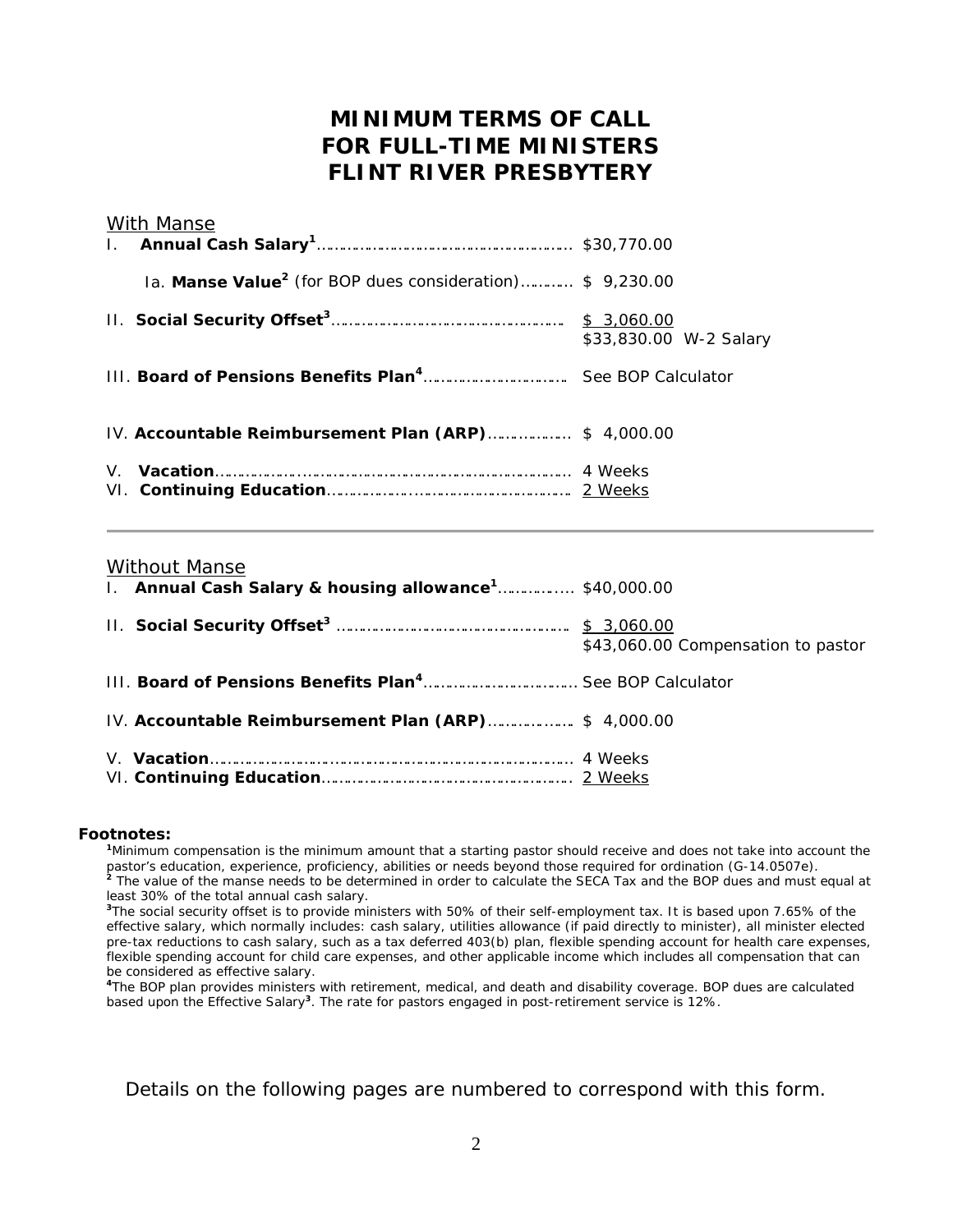## **KEY POINTS**

- **I. Effective Salary.** Effective Salary is any compensation paid to the minister by the church that is subject to Board of Pensions (BOP) dues. The more common examples of types of compensation considered as Effective Salary are:
	- 1. Annual Cash Salary (Full amount of Cash Salary)
	- 2. Professional Expenses paid as a *non-accountable* reimbursement plan (see Professional Expenses below): books, auto, continuing education
	- 3. Bonus (adjustments to the Effective Salary are made when bonuses are paid)
	- 4. Co-Insurance Payments & Deductible Reimbursements (flexible spending account)
	- 5. Deferred Compensation (voluntary deductions for 403(b) and other types of annuities)
	- 6. Housing Allowance (allowances given for housing-related expenses and appurtenances)
	- 7. Insurance Premiums (premiums for optional benefits under the BOP Plan)
	- 8. Manse Value (30% of all other compensation included in Effective Salary)
	- 9. Social Security Reimbursement (*for more than 50%* of the Social Security obligation)
	- 10.Shared Housing Equity (Compensates ministers living in a manse for the loss of equity appreciation they would otherwise realize as homeowners)
	- 11. Utilities Allowance (Utility expenses paid directly to the minister)
	- 12. Dental Insurance Church *may* reimburse for dental insurance coverage by the PC(U.S.A.) Board of Pensions, or equivalent coverage through another policy, or reimbursement of actual expenses up to the cost of dental insurance of the Board of Pensions. When paid by the church, this coverage shall be included as part of Effective Salary for calculating BOP dues when the church does *not* provide dental coverage for all employees.

**Housing Allowance** (Terms of Call Without Manse): The pastor, with the approval of the Session, Congregation, and CMMS, may adjust how the salary and housing will be divided so that the pastor receives the maximum tax benefit of a housing allowance. The designation for **Housing or Manse Allowance** must be approved before the calendar year begins in order to meet IRS requirements. "The tax code now limits the nontaxable portion of a church-designated housing allowance for ministers who own their home to the annual fair rental value of the home (furnished, plus utilities), beginning in 2002. As a result, ministers who own their home will not pay Federal income taxes on the amount of their compensation that their employing church designates in advance as a housing allowance, to the extent that A) the allowance represents compensation for ministerial service, B) is used to pay actual housing expenses, and C) does not exceed the annual Fair Rental Value of the home (furnished, plus utilities)." *This is not an option when the pastor*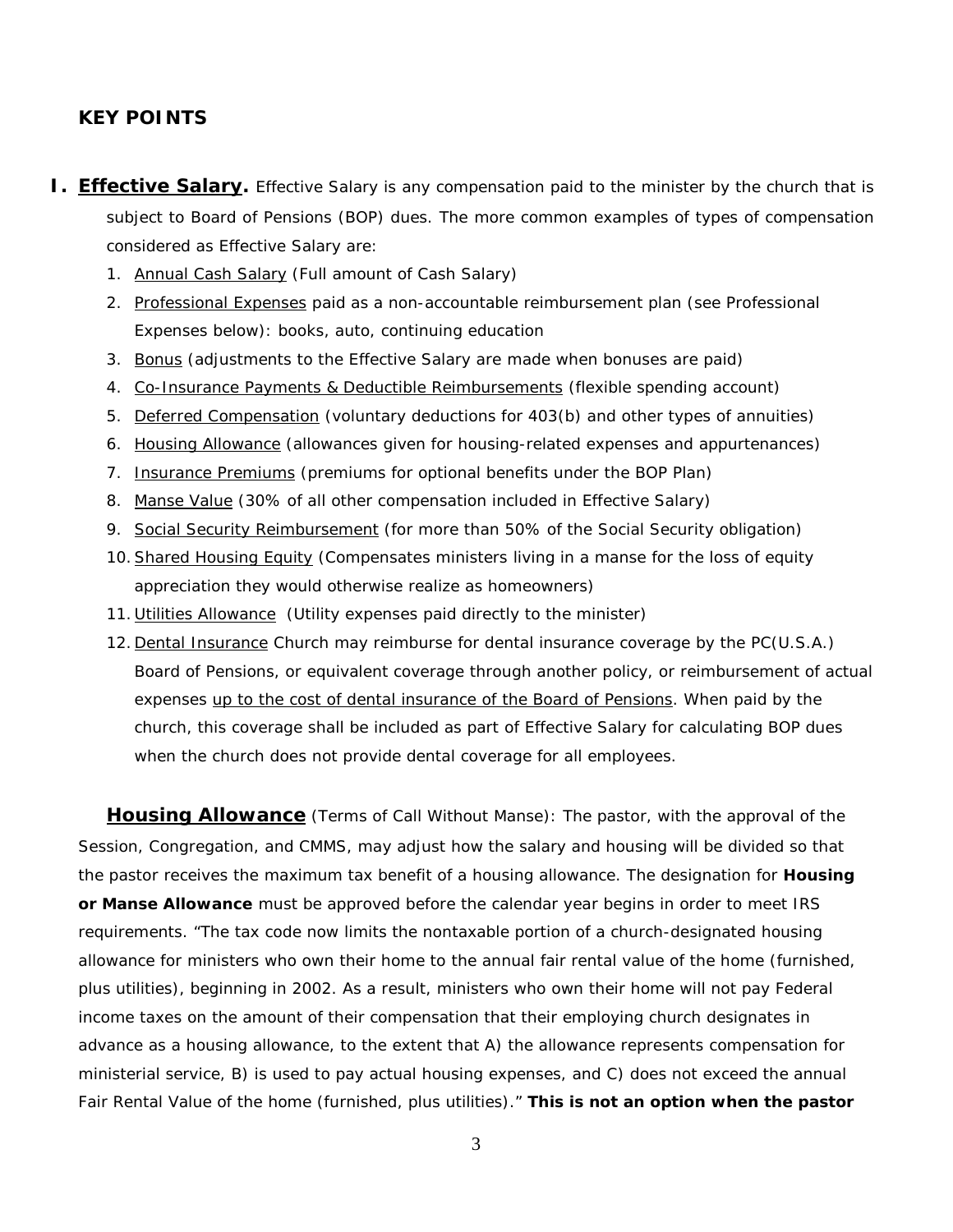*lives in the manse. If the church provides a manse, consult with the Presbytery office regarding special rules.*

- **II. SOCIAL SECURITY OFFSET.** The church must pay the pastor a Social Security offset of at least 50% of the SECA tax obligation.
- **III. BOARD OF PENSIONS DUES.** The church pays for full pension (including death and disability coverage) and medical benefits through the PC(U.S.A.) Board of Pensions. Professional expenses above and other benefits *may* be included also. SECA amounts *in excess of 50% must* also be included as part of "effective salary" for calculating benefit dues. For further information and publications, see [http://www.pensions.org.](http://www.pensions.org/)
- **IV.** Professional Expenses. These expenses should be set up under an Accountable Reimbursement Plan (ARP) and substantiated by adequate documentation before reimbursement by the church. *[This is beneficial to the pastor since Professional Expense Allowances paid to ministers are reportable as taxable income in Block 1 of a W-2 form, and deductible only to the extent that they exceed 2% of adjusted gross income. It is also beneficial to the church because cash allowances are included in effective salary for purposes of calculating Board of Pension dues.]* The pastor shall be provided a *minimum* of \$1,000 per annum for continuing education and professional books, and a *minimum* of \$3,000 per annum for church business and travel expenses (including mileage, parking fees, toll charges, professional books and journals, dues to professional organizations, business meals, and purchase and maintenance of clerical garments). All expenditures charged through the ARP need to be mutually agreed upon by the minister and the Pastor Nominating Committee at the time of the Call; and by the Session at the time of changes in the Terms of Call (with subsequent approval by the congregation).
- **V. VACATION**. *Minimum* of four weeks vacation per year.
- **VI. CONTINUING EDUCATION**. *Minimum* of two weeks of continuing education per year, and may be accumulated up to four weeks m*axim/m*.